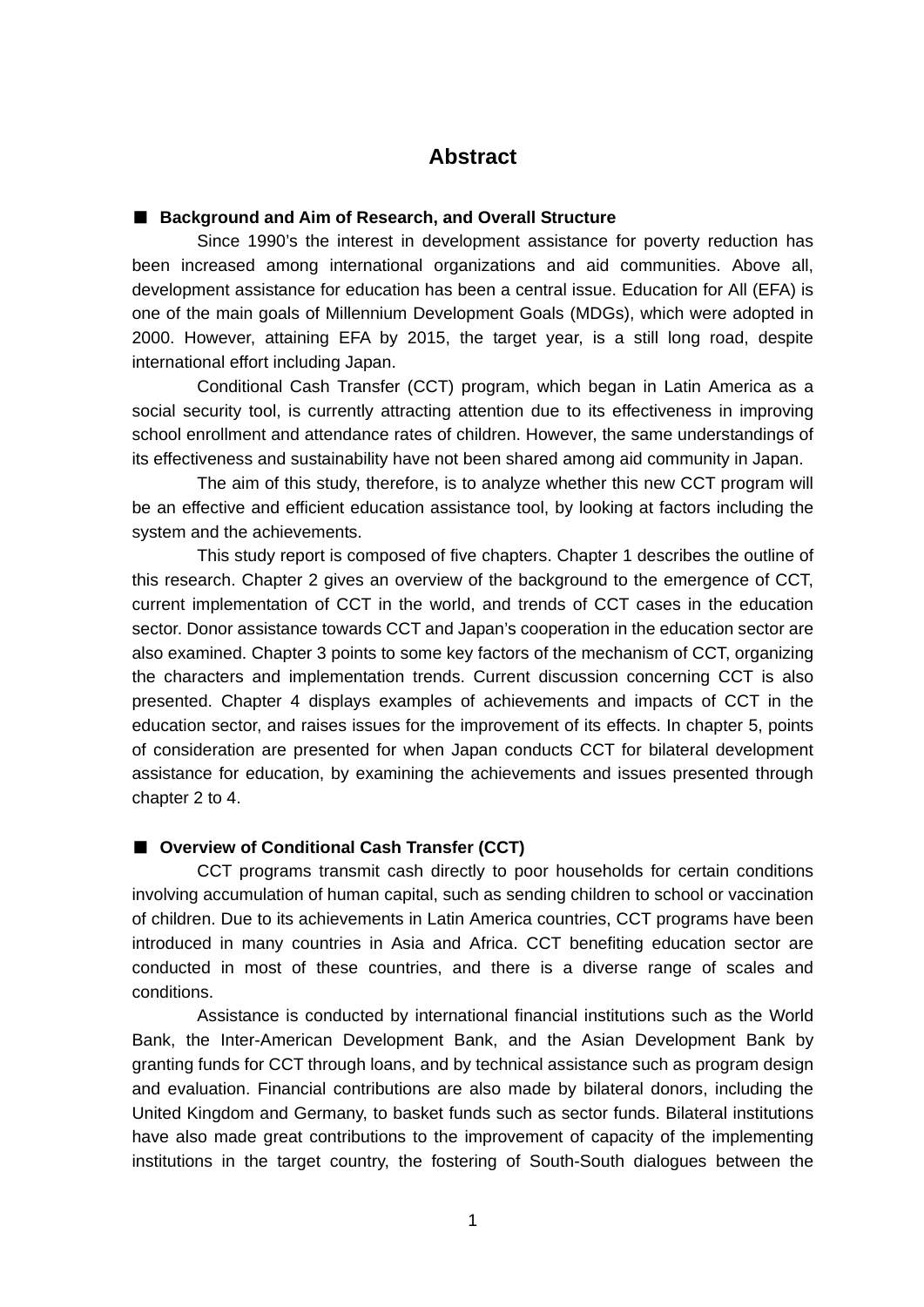pioneering CCT countries and countries new to CCT, and the research concerning CCTs.

#### ■ **Design of the Conditional Cash Transfer (CCT) Program**

In implementation process of CCT program, a range of efforts must be made including system construction and technical innovation. In particular, targeting process is the one that most closely related to the effect and efficiency of the program. There are arguments on with or without condition; however, the effects of condition are basically being recognized. The verifying method and penalty of compliance with conditions varies depending on the capacity of implementing agency and program size. The evaluation which examines the effect of CCT program is not only clarify the effectiveness and impacts of CCT program themselves but also serves as a political tool to garner support from a wide range of groups in the countries. The design of CCT, however, does not have versatility; therefore, it has to be designed in accordance with the situation and technical capacities of the implementing county.

### ■ **Achievements and Effects of Conditional Cash Transfer**

A good performance and effects are recognized in terms of enrollment and attendance rates in many CCT programs. However, the educational effect of CCT has not cover the "quality" of education confirming from the fact that grade attainments are not improved. A long term educational impact on poverty reduction and employment promotion is presumed to be seen after CCT programs; however, there is not enough experimental evidence to verify such long term impact since CCT is still a new approach. CCT is, therefore, not a "magic bullet" for improvement of education as a whole. Nevertheless, the effectiveness of CCT would be improved with conducting complimentary programs which enforce the "quality" of education, long term support from donors in view of considering sustainability and flexibility of the CCT design for urban cities and low income countries such as Sub-Saharan Africa.

#### ■ **Recommendations and Points of Attention**

#### **(1) Consideration for sustainability**

As CCT programs serves as national social security, donors should offer long-term assistance mechanism. In determining the term and level of support under the long-term commitment, it is necessary to make a prior evaluation of how long CCT programs can be implemented by the country independently.

### **(2) Aid Modality**

Usually bilateral donors commit their financial contribution to CCT programs through basket fund. When Japan supports CCT programs financially, the modality can be either through budget support to the CCT implementing county by yen loan or through contribution to the basket fund in relevant sector by "Grant aid for poverty reduction strategy", depending on the assistance criteria of the country.

However, it should be noted that the assistance will be more effective if technical